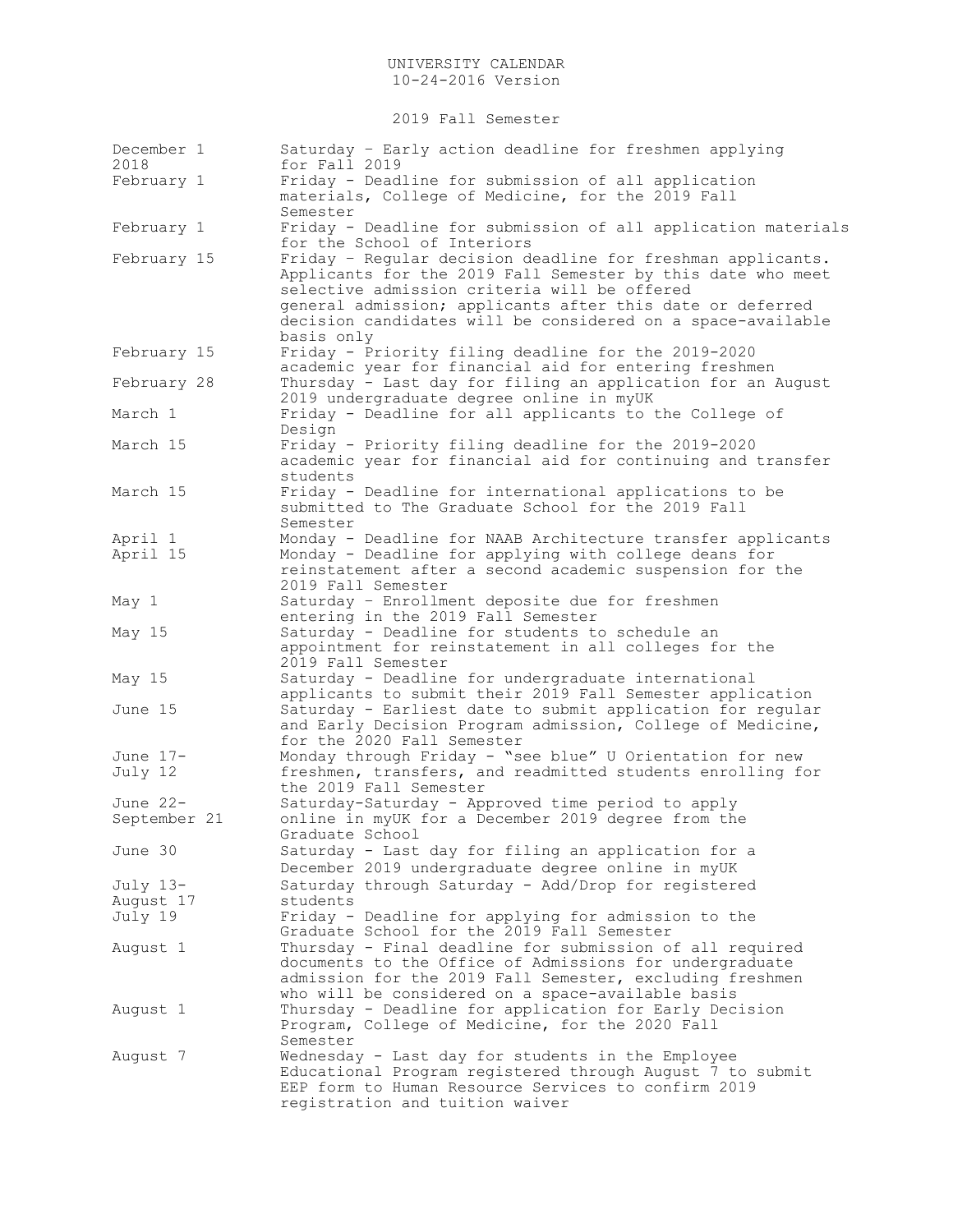2019 Fall Semester

| August 20-26 | Tuesday through Monday - Registration for new program<br>graduate students                                                                                                                                                                           |
|--------------|------------------------------------------------------------------------------------------------------------------------------------------------------------------------------------------------------------------------------------------------------|
| August 20-26 | Tuesday through Monday - Fall registration for new<br>undergraduate and new program graduate students who entered<br>the University in the 2019 Summer Session                                                                                       |
| August 22    | Thursday - Payment deadline of registration fees<br>and/or housing and dining fees-if total amount due is<br>not paid as indicated on the account statement, a late<br>payment fee of 1.5% of the amount past due will be<br>assessed                |
| August 22-26 | Thursday through Monday - Fall registration for new<br>post-baccalaureate students admitted for the 2019 Summer<br>Session or the 2019 Fall Semester                                                                                                 |
| August 23    | Friday - "see blue" U Orientation and Registration for new<br>international students who have been cleared for admission<br>but did not priority register                                                                                            |
| August 23-31 | Friday through Saturday - K Week for all new undergraduate<br>students                                                                                                                                                                               |
| August 26    | Monday - "see blue" U Orientation and Registration for new<br>freshmen and transfer students who have been cleared for<br>admission but did not priority register                                                                                    |
| August 26-27 | Monday and Tuesday - Opening-of-term add/drop for<br>registered students                                                                                                                                                                             |
| August 26-30 | Monday through Friday - Approved time period for students<br>to change academic majors (note: please check with college<br>for admission deadline)                                                                                                   |
| August 27    | Tuesday - Last day a student may officially drop a course<br>or cancel registration with the University Registrar for a<br>full refund of fees                                                                                                       |
| August 27    | Tuesday - "see blue" U Orientation and Registration for<br>readmission and non-degree students who have been cleared<br>for admission but did not priority register                                                                                  |
| August 28    | Wednesday - First day of classes                                                                                                                                                                                                                     |
| August 28-   | Wednesday through Wednesday - Late registration for                                                                                                                                                                                                  |
| September 4  | returning students who did not priority register and new<br>applicants cleared late for admission. A late fee is<br>assessed students who register late                                                                                              |
| September 2  | Monday - Labor Day - Academic Holiday                                                                                                                                                                                                                |
| September 4  | Wednesday - Last day to add a class for the 2019 Fall<br>Semester                                                                                                                                                                                    |
| September 4  | Wednesday - Last day to officially withdraw from the<br>University or reduce course load and receive an 80 percent<br>refund                                                                                                                         |
| September 4  | Wednesday - Last day for students in the Employee<br>Educational Program who registered and/or changed schedules<br>after August 7 to submit EEP form to Human Resource<br>Services to confirm 2019 Fall Semester registration and<br>tuition waiver |
| September 18 | Wednesday - Last day to drop a course without it appearing<br>on the student's transcript                                                                                                                                                            |
| September 18 | Wednesday - Last day to change grading option (pass/<br>fail to letter grade or letter grade to pass/fail; credit<br>to audit or audit to credit)                                                                                                    |
| September 20 | Friday - Last day for doctoral candidates for a<br>December degree to submit a Notification of Intent to<br>schedule a final examination in The Graduate School                                                                                      |
| September 20 | Friday - Last day to apply for 2019 Fall Semester<br>Graduate School degree                                                                                                                                                                          |
| September 25 | Wednesday - Last day to officially withdraw from the<br>University or reduce course load and receive a 50<br>percent refund                                                                                                                          |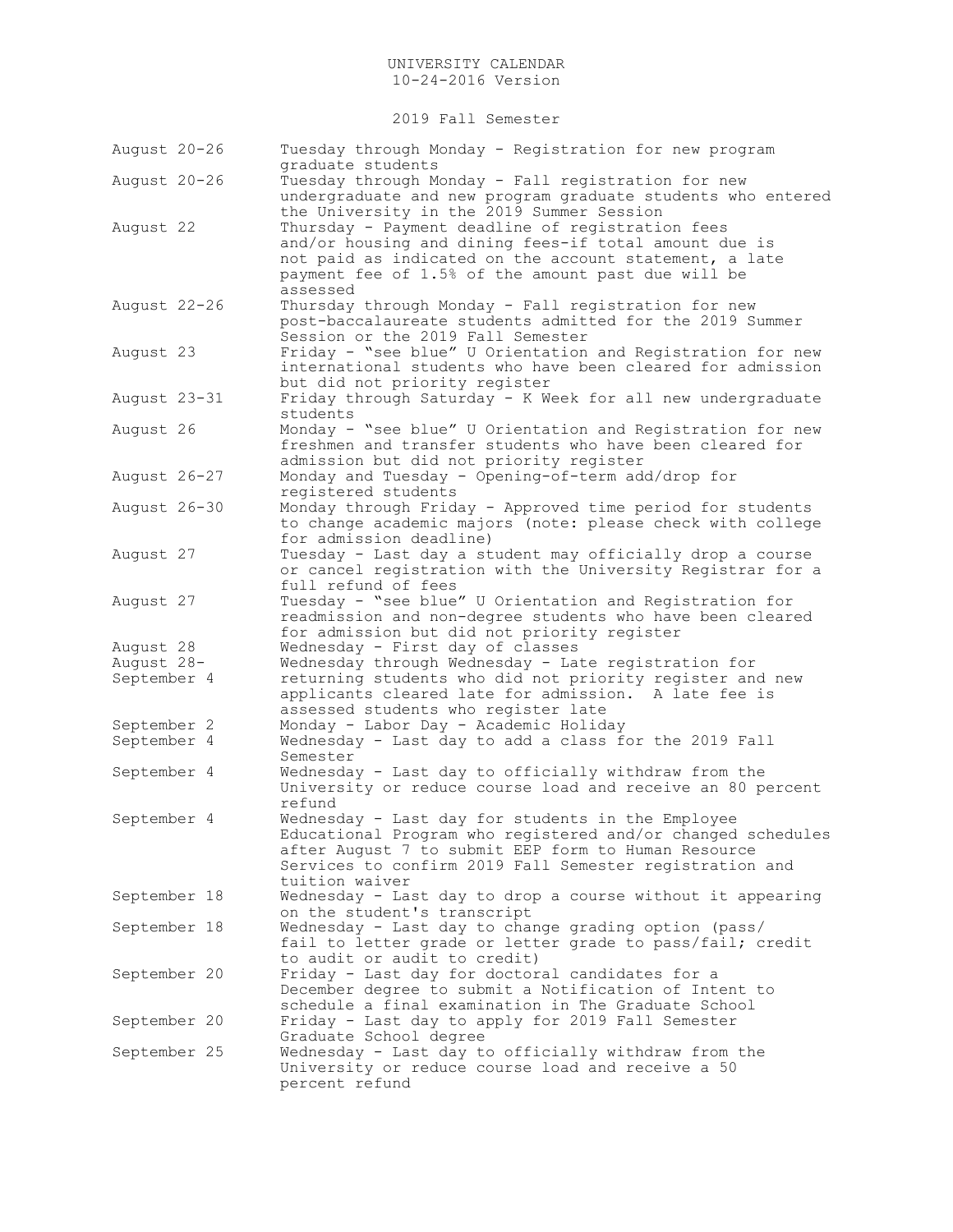2019 Fall Semester

| September 26                                              | Thursday - Deadline for submission of application and<br>all required documents to the Office of Undergraduate<br>Admission and University Registrar for change of residency<br>status for 2019 Fall Semester                                     |
|-----------------------------------------------------------|---------------------------------------------------------------------------------------------------------------------------------------------------------------------------------------------------------------------------------------------------|
| September 30-<br>November 27<br>October 14-<br>October 25 | Monday through Wednesday - Students are prohibited from<br>changing academic majors<br>Monday through Friday - Midterm Grading window is open.<br>The mid-term grading window will close at midnight on<br>October 25                             |
| October 15                                                | Tuesday - Deadline for submission of application and all<br>required documents to the Office of Admissions for<br>undergraduate applicants planning to attend November "see<br>blue" U Orientation (including registration for spring<br>classes) |
| October 21                                                | Monday - Midterm of 2019 Fall Semester                                                                                                                                                                                                            |
| November 4                                                | Monday - Deadline for completed AMCAS application,<br>College of Medicine, for the 2020 Fall Semester                                                                                                                                             |
| November 4-26                                             | Monday through Tuesday - Priority registration for the<br>2020 Spring Semester                                                                                                                                                                    |
| November 8                                                | Friday - Last day to withdraw from the University or reduce<br>Students can withdraw or reduce course load<br>course load.<br>after this date only for "urgent non-academic reasons."                                                             |
| November 14                                               | Thursday - Last day candidates for a December 2019 degree<br>can schedule a final examination in the Graduate School                                                                                                                              |
| November 22                                               | Friday - 2020 Spring Semester "see blue" U Orientation for<br>new and readmitted undergraduate students                                                                                                                                           |
| November 27-30                                            | Wednesday through Saturday - Thanksgiving - Academic<br>Holidays                                                                                                                                                                                  |
| November 28                                               | Thursday - Last day candidates for a December 2019 degree<br>can sit for a final examination                                                                                                                                                      |
| November 30                                               | Saturday - Last day for filing an application for a May<br>2020 undergraduate degree online in myUK                                                                                                                                               |
| December 1                                                | Sunday - Deadline for submission of application and<br>receipt of all materials for admission, readmission or<br>transfer to the College of Law for the 2020 Spring<br>Semester                                                                   |
| December 1                                                | Sunday - Early action deadline for freshmen applying<br>for admission for the 2020 Fall Semester                                                                                                                                                  |
| December 4-23                                             | Wednesday through Monday - Add/Drop for registered students<br>for the 2020 Spring Semester                                                                                                                                                       |
| December 9                                                | Monday - Deadline for applying for admission to the<br>Graduate School for the 2020 Spring Semester                                                                                                                                               |
| December 9-23                                             | Monday through Monday - Final Grading window is open. The<br>final deadline for submission of grades online in the<br>grading portal is midnight, December 23                                                                                     |
| December 11                                               | Wednesday - Last day for students in the Employee Program<br>registered through December 11 to submit EEP form to Human<br>Resource Services to confirm 2020 Spring Semester<br>registration and tuition waiver                                   |
| December 13                                               | Friday - Last day of classes                                                                                                                                                                                                                      |
| December 13                                               | Friday - Last day candidates for December 2019 degree to<br>submit thesis/dissertation for formal review by the<br>Graduate School                                                                                                                |
| December 16-20                                            | Monday through Friday - Final Examinations                                                                                                                                                                                                        |
| December 20                                               | Friday - End of 2019 Fall Semester                                                                                                                                                                                                                |
| December 20                                               | Friday - Last day for candidates for a a December 2019<br>degree to submit a thesis/dissertation to the Graduate<br>School                                                                                                                        |
| December 20<br>December 23                                | Friday - December Commencement<br>Monday - Final deadline for submission of grades online in<br>the grading portal is midnight                                                                                                                    |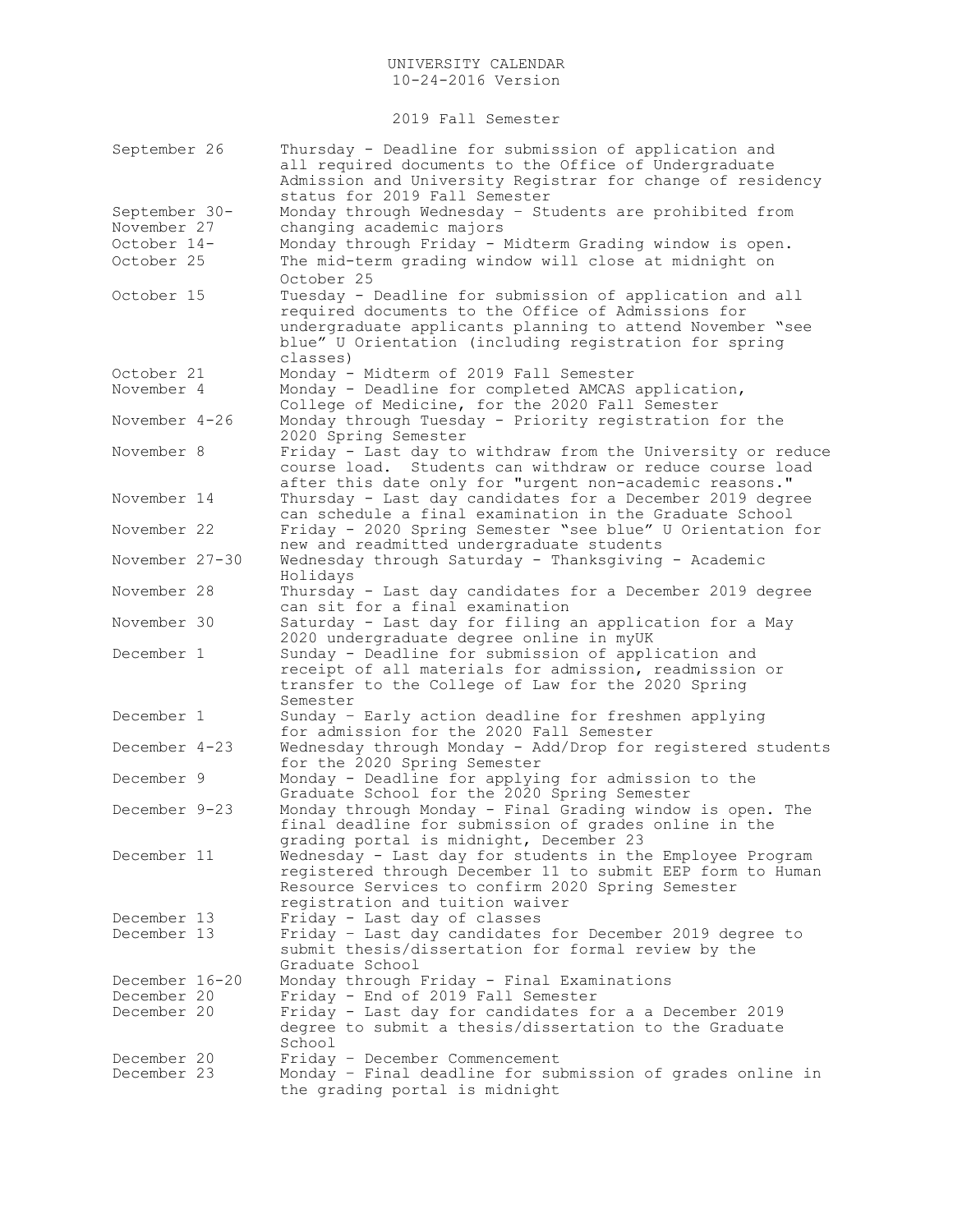# 2019 Fall Semester

# SUMMARY OF TEACHING DAYS, FALL SEMESTER 2019

|           | Mon. | Tues. | Wed. | Thurs. | Fri. | Sat. | Teaching Days |    |
|-----------|------|-------|------|--------|------|------|---------------|----|
| August    |      |       |      |        |      |      | August        | 4  |
| September |      | 4     | 4    | 4      |      | 4    | September     | 24 |
| October   |      |       | 5.   | ∽      |      | 4    | October       | 27 |
| November  |      | 4     |      |        | 4    | 4    | November      | 22 |
| December  |      |       |      |        |      |      | December      | 11 |
| Totals    | 14   | ר ו   | ר ו  | 15     | 15   | 14   |               | 88 |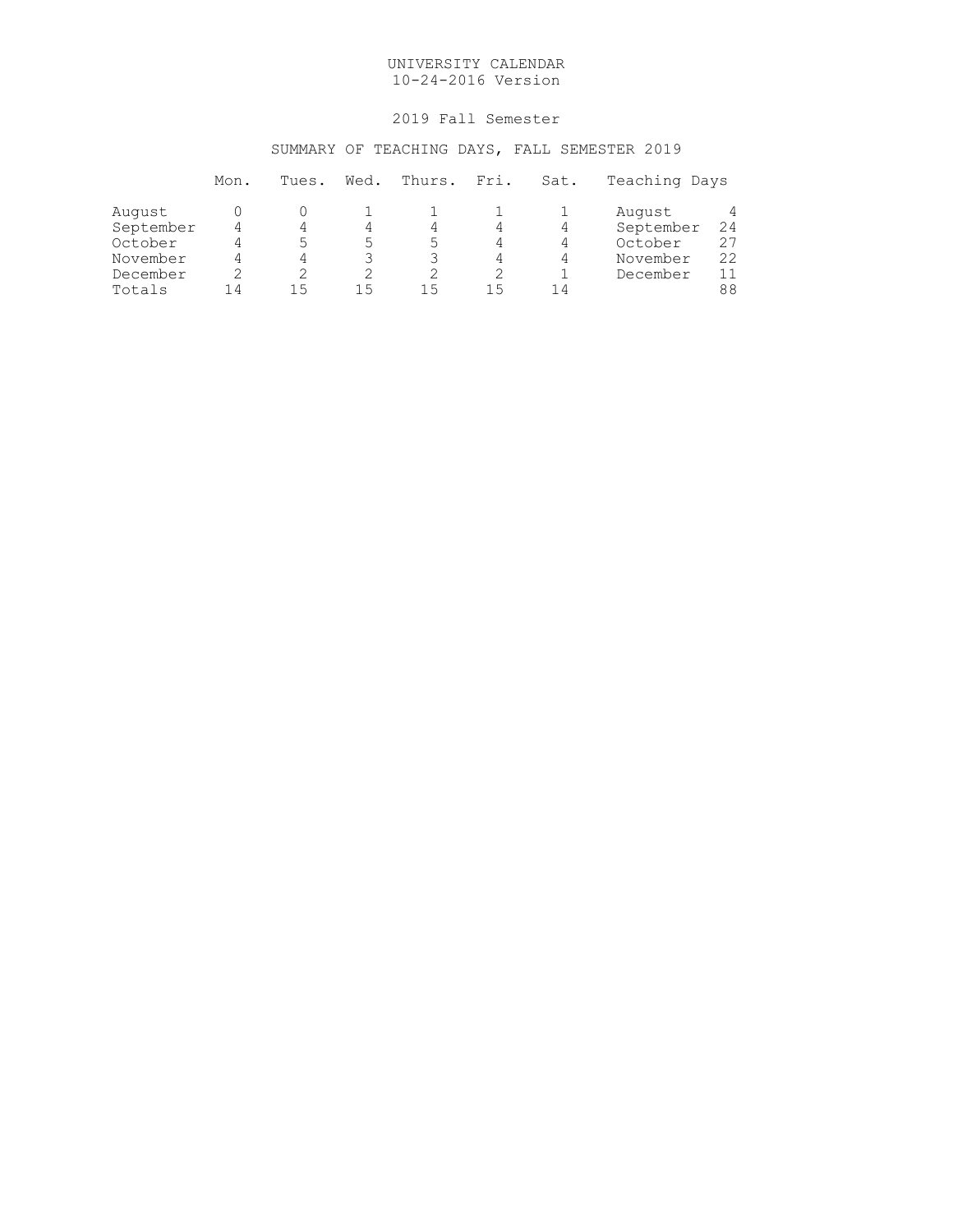2020 Spring Semester

| February 15<br>2019<br>February 28                | Friday - Priority filing deadline for the 2019-2020<br>academic year for financial aid for entering freshman<br>Thursday - Last day for filing an application for an August                                                                           |
|---------------------------------------------------|-------------------------------------------------------------------------------------------------------------------------------------------------------------------------------------------------------------------------------------------------------|
| 2019<br>March 15<br>2019                          | 2019 undergraduate degree online in myUK<br>Friday - Priority filing deadline for the 2019-2020<br>academic year for financial aid for continuing and                                                                                                 |
| August 15<br>2019                                 | transfer students<br>Thursday - Deadline for international applications to be<br>submitted to the Graduate School for the 2020 Spring<br>Semester                                                                                                     |
| September 15<br>2019                              | Sunday - Deadline for applying with college deans for<br>reinstatement after a second academic suspension for the<br>2020 Spring Semester                                                                                                             |
| September 22-<br>February 26<br>October 1<br>2019 | Sunday through Wednesday - Approved time period to apply in<br>myUK for a May 2020 degree from the Graduate School<br>Tuesday - Deadline for students to schedule an<br>appointment for reinstatement in all colleges for the<br>2020 Spring Semester |
| October 15<br>2019                                | Tuesday - Deadline for submission of application and all<br>required documents to the Office of Admissions for<br>undergraduate applicants planning to attend November "see<br>blue" U Orientation (including registration for spring<br>classes)     |
| October 15<br>2019<br>November 22                 | Tuesday - Deadline for undergraduate international<br>applicants to submit 2020 Spring Semester application<br>Friday - "see blue" U Orientation for freshmen, transfer,                                                                              |
| 2019<br>November 30<br>2019                       | readmission students admitted for spring 2020<br>Saturday - Last day for filing an application for a<br>May 2020 undergraduate degree online in myUK                                                                                                  |
| December 4-<br>December 23<br>2019                | Wednesday through Monday - Add/Drop for registered students<br>for the 2020 Spring Semester                                                                                                                                                           |
| December 3<br>2019                                | Tuesday - Final deadline for submission of application and<br>all required documents to the Office of Admissions for<br>undergraduate admission for the 2020 Spring Semester                                                                          |
| December 9<br>2019                                | Monday - Deadline for applying for admission to the<br>Graduate School for the 2020 Spring Semester                                                                                                                                                   |
| December 11<br>2019                               | Wednesday - Last day for students in the Employee<br>Educational Program registered through December 11 to<br>submit EEP form to Human Resource Services to confirm 2020<br>Spring Semester registration and tuition waiver                           |
| January 8-11                                      | Wednesday through Saturday - Opening-of-term add/drop for<br>registered students                                                                                                                                                                      |
| January 8-13                                      | Wednesday through Monday - Registration for new program<br>graduate students                                                                                                                                                                          |
| January 9-13                                      | Thursday through Monday - Registration for new post-<br>baccalaureate students                                                                                                                                                                        |
| January 10                                        | Friday - International Student "see blue" U Orientation                                                                                                                                                                                               |
| January 13                                        | Monday - "see blue" U Orientation and Registration for new<br>freshmen and transfer students who have been cleared for<br>admission but did not priority register including<br>registration for Evening and Weekend                                   |
| January 13-14                                     | Monday and Tuesday - Opening-of-term add/drop for<br>registered students                                                                                                                                                                              |
| January 14                                        | Tuesday - Last day a student may officially drop a<br>course or cancel registration with the University Registrar<br>for a full refund of fees                                                                                                        |
| January 14                                        | Tuesday - "see blue" U Orientation and Registration for<br>readmission and non-degree students including registration<br>for Evening and Weekend                                                                                                      |
| January 15                                        | Wednesday - First day of classes                                                                                                                                                                                                                      |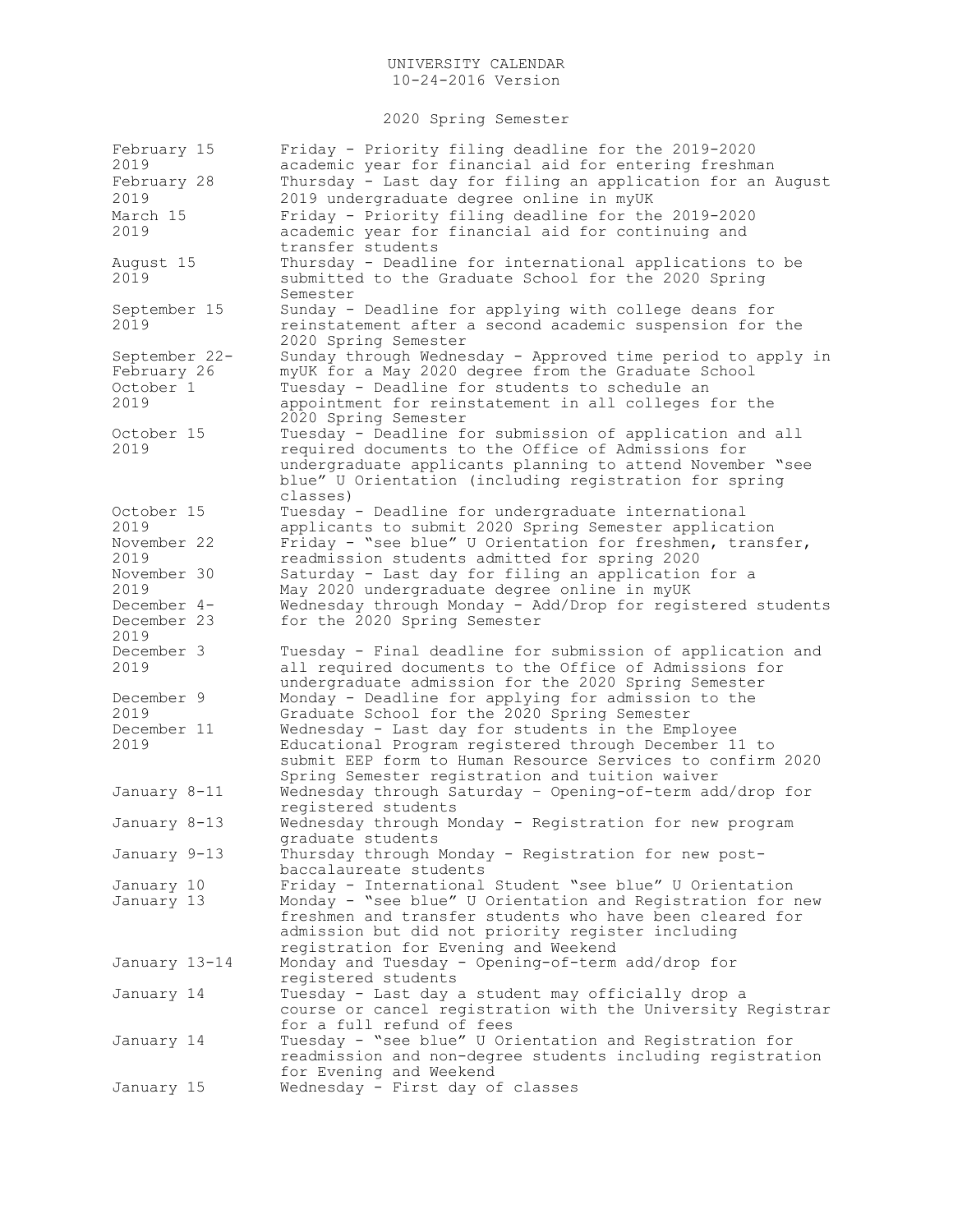2020 Spring Semester

| January 15-22 | Wednesday through Wednesday - Late registration for<br>returning students who did not priority register and new<br>applicants cleared late for admission. A late fee is<br>assessed students who register late                                            |
|---------------|-----------------------------------------------------------------------------------------------------------------------------------------------------------------------------------------------------------------------------------------------------------|
| January 20    | Monday - Martin Luther King Birthday - Academic Holiday                                                                                                                                                                                                   |
| January 22    | Wednesday - Last day to add a class for the 2020 Spring<br>Semester                                                                                                                                                                                       |
| January 22    | Wednesday - Last day to officially withdraw from the<br>University or reduce course load and receive an 80 percent<br>refund                                                                                                                              |
| January 22    | Wednesday - Last day for students in the Employee<br>Educational Program who registered and/or changed schedules<br>after December 11 to submit EEP form to Human Resource<br>Services to confirm 2020 Spring Semester registration and<br>tuition waiver |
| January 22    | Wednesday - Payment deadline of registration fees<br>and/or housing and dining fees-if total amount due is<br>not paid as indicated on the account statement, a late<br>payment fee of 1.5% of the amount past due will be<br>assessed                    |
| February 1    | Saturday - Deadline for international applications to be<br>submitted to the Graduate School for the 2020 Fall Semester                                                                                                                                   |
| February 1    | Saturday - Preferred deadline for submitting application<br>for admission to the College of Dentistry for the 2020 Fall<br>Semester                                                                                                                       |
| February 5    | Wednesday - Last day to drop a course without it<br>on the student's transcript                                                                                                                                                                           |
| February 5    | Wednesday - Last day to change grading option (pass/<br>fail to letter grade or letter grade to pass/fail; credit<br>to audit or audit to credit)                                                                                                         |
| February 12   | Wednesday - Last day to officially withdraw from the<br>University or reduce course load and receive a 50 percent<br>refund                                                                                                                               |
| February 13   | Thursday - Deadline for submission of application and<br>all required documents to the Office of Undergraduate<br>Admission and University Registrar for change of residency<br>status for 2020 Spring Semester                                           |
| February 20   | Thursday - Last day for doctoral candidates for a May 2020<br>degree to submit a Notification of Intent to schedule a<br>final examination in the Graduate School                                                                                         |
| February 20   | Thursday - Last day to apply for May 2020 degree (the<br>Graduate School) online in myUK                                                                                                                                                                  |
| February 28   | Friday - Last day for filing an application for an August<br>2020 undergraduate degree online in myUK                                                                                                                                                     |
| March 2-      | Monday through Friday - Midterm Grading window is open. The                                                                                                                                                                                               |
| March 13      | mid-term grading window will close at midnight on March 13                                                                                                                                                                                                |
| March 2-      | Monday through Wednesday - Students are prohibited from                                                                                                                                                                                                   |
| April 22      | changing academic majors                                                                                                                                                                                                                                  |
| March 3       | Tuesday - Last day for submission of application for<br>admission to the College of Law for the 2020 Fall<br>Semester                                                                                                                                     |
| March 9       | Monday - Midterm of 2020 Spring Semester                                                                                                                                                                                                                  |
| March 16-21   | Monday through Saturday - Spring Vacation - Academic<br>Holidays                                                                                                                                                                                          |
| March 30-     | Monday through Tuesday - Priority registration for the                                                                                                                                                                                                    |
| April 21      | 2020 Fall Semester and the 2020 Summer Session                                                                                                                                                                                                            |
| April 9       | Thursday - Last day for candidates for a May 2020 degree to<br>schedule a final examination in the Graduate School                                                                                                                                        |
| April 10      | Friday - Last day to withdraw from the University or reduce<br>course load. Students cam withdraw or reduce course load<br>after this date only for "urgent non-academic reasons."                                                                        |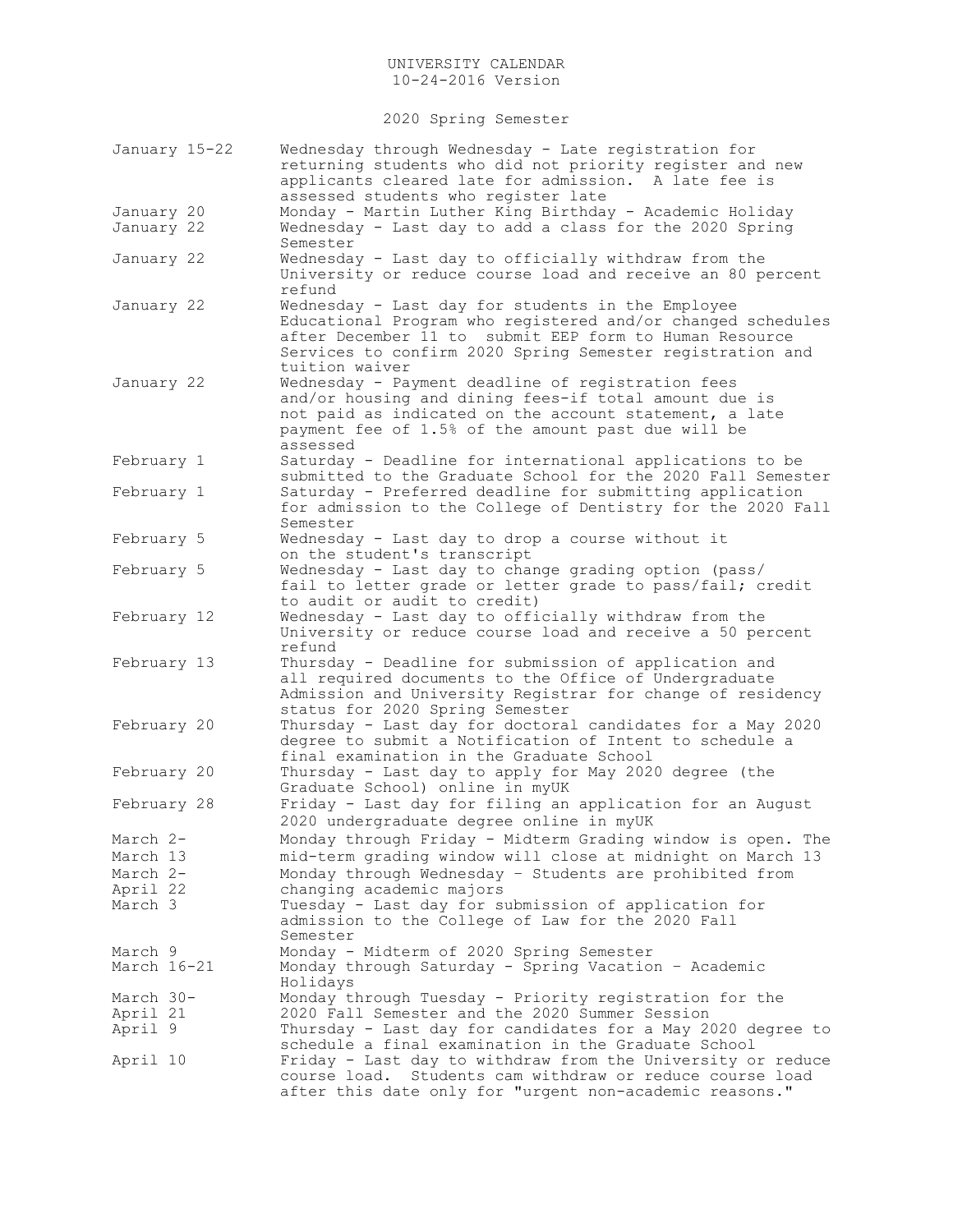2020 Spring Semester

| Friday - Deadline for applying for admission to the<br>Graduate School for the 2020 Summer Session                                                       |
|----------------------------------------------------------------------------------------------------------------------------------------------------------|
| Thursday - Last day for candidates for a May 2020 degree to<br>sit for a final examination                                                               |
| Monday through Monday - Final Grading window is open. The<br>final deadline for submission of grades online in the<br>grading portal is midnight, May 11 |
| Tuesday through Monday - 2020 Summer Session registration<br>and add/drop continue for students enrolled in the 2020<br>Spring Semester                  |
| Friday - Last day of classes                                                                                                                             |
| Friday - Last day candidates for May 2020 degree to submit<br>thesis/dissertation for formal review to The Graduate<br>School                            |
| Monday through Friday - Final Examinations                                                                                                               |
| Tuesday through Saturday - Add/Drop for priority registered<br>students for the 2020 Fall Semester<br>Friday - End of 2020 Spring Semester               |
| Friday - Last day for candidates for a May 2020 degree to<br>have a thesis/dissertation accepted by the Graduate School                                  |
| Saturday - Commencement                                                                                                                                  |
| Monday - Final deadline for submission of grades online in<br>the grading portal is midnight                                                             |
| Monday through Friday - College of Pharmacy 15-Week Summer<br>Term                                                                                       |
|                                                                                                                                                          |

# SUMMARY OF TEACHING DAYS, SPRING SEMESTER 2020

|          | Mon. | Tues. | Wed. | Thurs. | Fri. | Sat. | Teaching Days |              |
|----------|------|-------|------|--------|------|------|---------------|--------------|
| January  |      |       |      |        |      |      | January       | 14           |
| February |      |       | 4    | 4      | 4    | 5    | February      | 25           |
| March    |      |       |      |        |      |      | March         | 20           |
| April    |      |       |      | ∽      | 4    | 4    | April         | 26           |
| May      |      |       |      |        |      |      | May           | $\mathbf{1}$ |
| Totals   |      | 14    |      |        | 14   | 15   |               | 86           |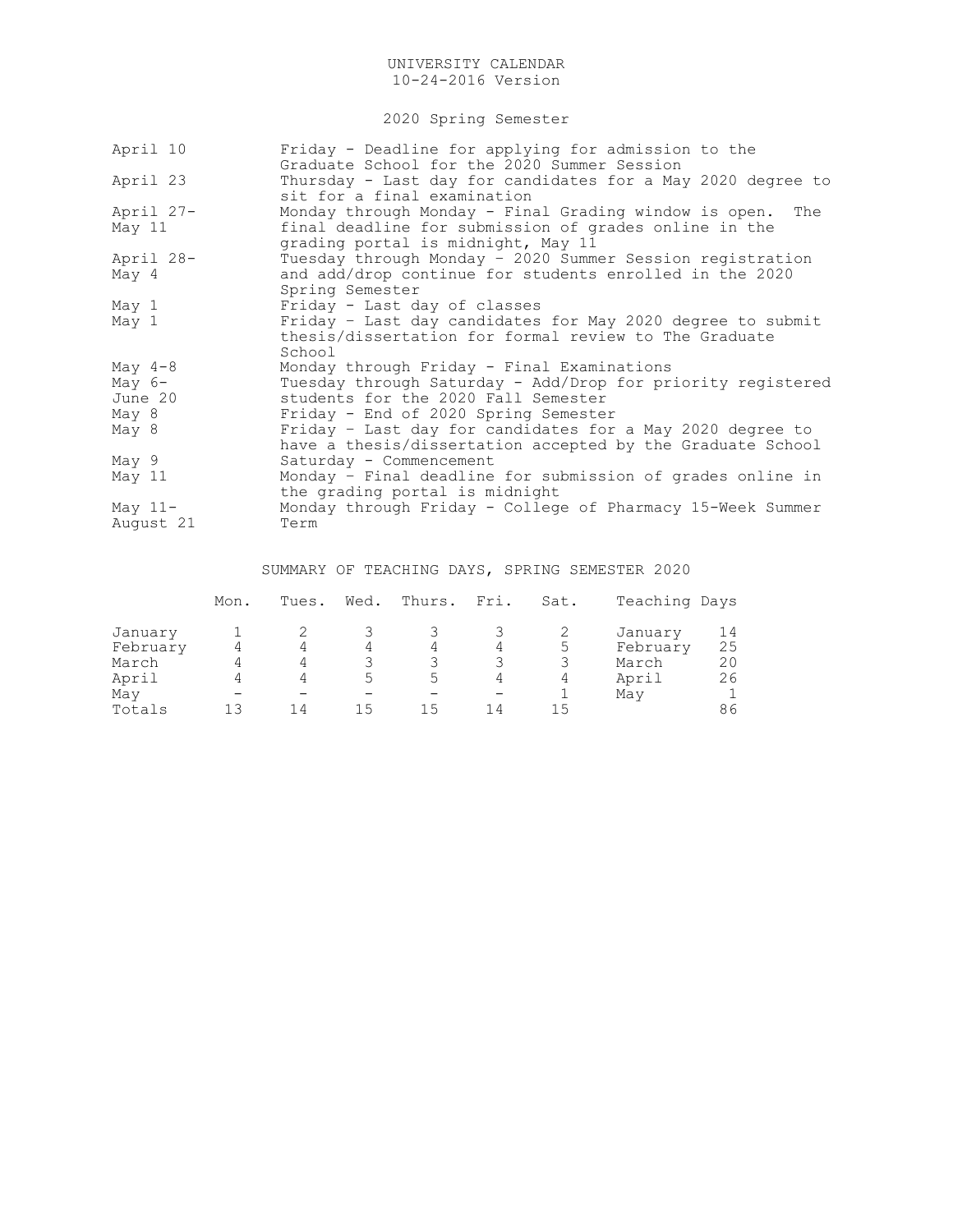2020 Summer Session

| February 22-<br>June 20 | Saturday through Saturday - Approved time period to<br>apply online in myUK for an August 2020 degree from<br>the Graduate School                                                                                                                                          |
|-------------------------|----------------------------------------------------------------------------------------------------------------------------------------------------------------------------------------------------------------------------------------------------------------------------|
| February 28             | Friday - Last day for filing an application for an August<br>2020 undergraduate degree online in myUK                                                                                                                                                                      |
| March 15                | Sunday - Priority filing deadline for financial aid for the<br>2020 Summer Session                                                                                                                                                                                         |
| April 11                | Saturday - Deadline for applying for admission to the<br>Graduate School for the 2020 Summer Session                                                                                                                                                                       |
| April 15                | Wednesday - Deadline for submission of application and<br>all required documents to the Office of Admissions<br>for undergraduate admission for the 2020 Summer Session                                                                                                    |
| April 28-<br>May 4      | Tuesday through Monday - 2020 Summer Session registration<br>and add/drop continue for students enrolled in the 2020<br>Spring Semester                                                                                                                                    |
| May 11                  | Monday - Beginning of College of Pharmacy 15-week Summer<br>Term                                                                                                                                                                                                           |
| May 11                  | Monday - "see blue" U Orientation and Registration for new<br>and returning students                                                                                                                                                                                       |
| May 12<br>May 12        | Tuesday - First day of classes<br>Tuesday - Last day a student may officially drop a course<br>or cancel registration with the University Registrar for a<br>full refund of fees                                                                                           |
| May 12-13               | Tuesday through Wednesday - Late registration for returning<br>students not already registered and new applicants cleared<br>late for admission. A late fee is assessed to students who<br>register late                                                                   |
| May 13                  | Wednesday - Last day for students in the Employee<br>Educational Program to submit EEP form to Human<br>Resource Services for tuition waiver for the 2020<br>Summer Session                                                                                                |
| May 19                  | Tuesday - Last day to add a class for the 2020 Summer<br>Session                                                                                                                                                                                                           |
| May 19                  | Tuesday - Last day to officially withdraw from the<br>University or reduce course load and receive an 80<br>percent refund                                                                                                                                                 |
| May 22                  | Friday - Payment deadline of registration fees and/or<br>housing and dining fees-if total amount due is not paid as<br>indicated on the account statement, a late payment fee of<br>1.5% of the amount past due will be assessed                                           |
| May 25<br>May 30        | Monday - Memorial Day - Academic Holiday<br>Saturday - Last day to drop a course without it                                                                                                                                                                                |
| May 30                  | appearing on the student's transcript<br>Saturday - Last day to change grading option (pass/fail<br>to letter grade or letter grade to pass/fail; credit                                                                                                                   |
| June 3                  | to audit or audit to credit)<br>Wednesday - Last day to officially withdraw from the<br>University or reduce course load and receive a 50                                                                                                                                  |
| June 3                  | percent refund<br>Wednesday - Last day for doctoral candidates for an<br>August degree to submit a Notification of Intent to                                                                                                                                               |
| June 10                 | schedule a final examination in the Graduate School<br>Wednesday - Deadline for submission of application and all<br>required documents to the Office of Undergraduate Admission<br>and University Registrar for change of residency status for<br>the 2020 Summer Session |
| June 22-<br>July 17     | Monday through Friday - Summer "see blue" U Orientation<br>for new freshmen, transfer students, auditors, non-degree<br>and readmitted students enrolling for the 2020 Fall<br>Semester                                                                                    |
| June 20                 | Saturday - Last day to submit application for degree to<br>receive an August degree in the Graduate School                                                                                                                                                                 |